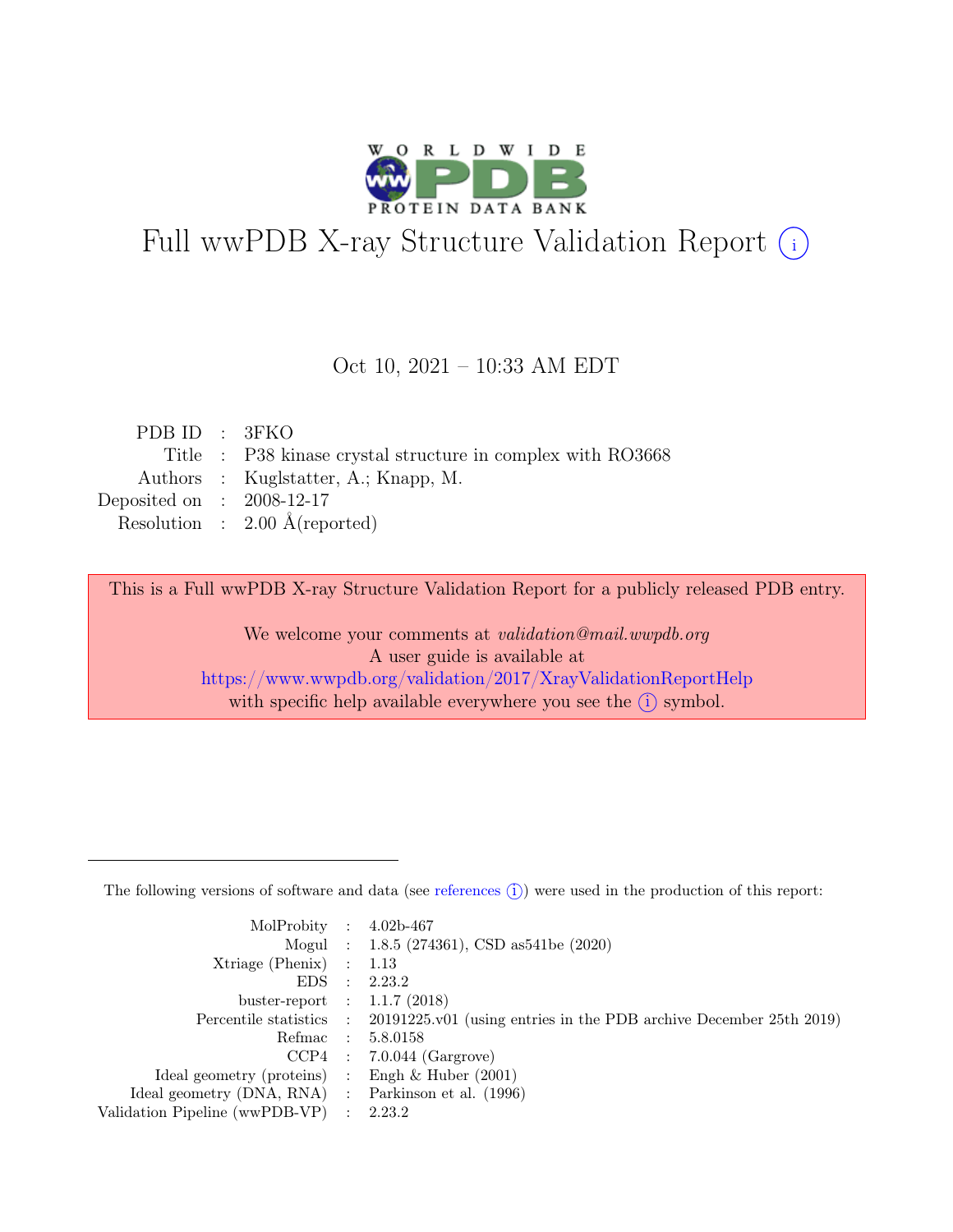# 1 Overall quality at a glance  $(i)$

The following experimental techniques were used to determine the structure: X-RAY DIFFRACTION

The reported resolution of this entry is 2.00 Å.

Percentile scores (ranging between 0-100) for global validation metrics of the entry are shown in the following graphic. The table shows the number of entries on which the scores are based.



| Metric                | Whole archive<br>$(\#\text{Entries})$ | Similar resolution<br>$(\# \text{Entries}, \text{ resolution } \text{range}(\AA))$ |
|-----------------------|---------------------------------------|------------------------------------------------------------------------------------|
| $R_{free}$            | 130704                                | 8085 (2.00-2.00)                                                                   |
| Clashscore            | 141614                                | $9178(2.00-2.00)$                                                                  |
| Ramachandran outliers | 138981                                | $9054(2.00-2.00)$                                                                  |
| Sidechain outliers    | 138945                                | $9053(2.00-2.00)$                                                                  |
| RSRZ outliers         | 127900                                | 7900 (2.00-2.00)                                                                   |

The table below summarises the geometric issues observed across the polymeric chains and their fit to the electron density. The red, orange, yellow and green segments of the lower bar indicate the fraction of residues that contain outliers for  $\geq$ =3, 2, 1 and 0 types of geometric quality criteria respectively. A grey segment represents the fraction of residues that are not modelled. The numeric value for each fraction is indicated below the corresponding segment, with a dot representing fractions <=5% The upper red bar (where present) indicates the fraction of residues that have poor fit to the electron density. The numeric value is given above the bar.

| Mol | $\alpha$ hain | Length      | Quality of chain |    |    |
|-----|---------------|-------------|------------------|----|----|
|     |               |             | 5%               |    |    |
|     | . .           | הדה<br>⊿ו ∪ | 86%              | 6% | 8% |

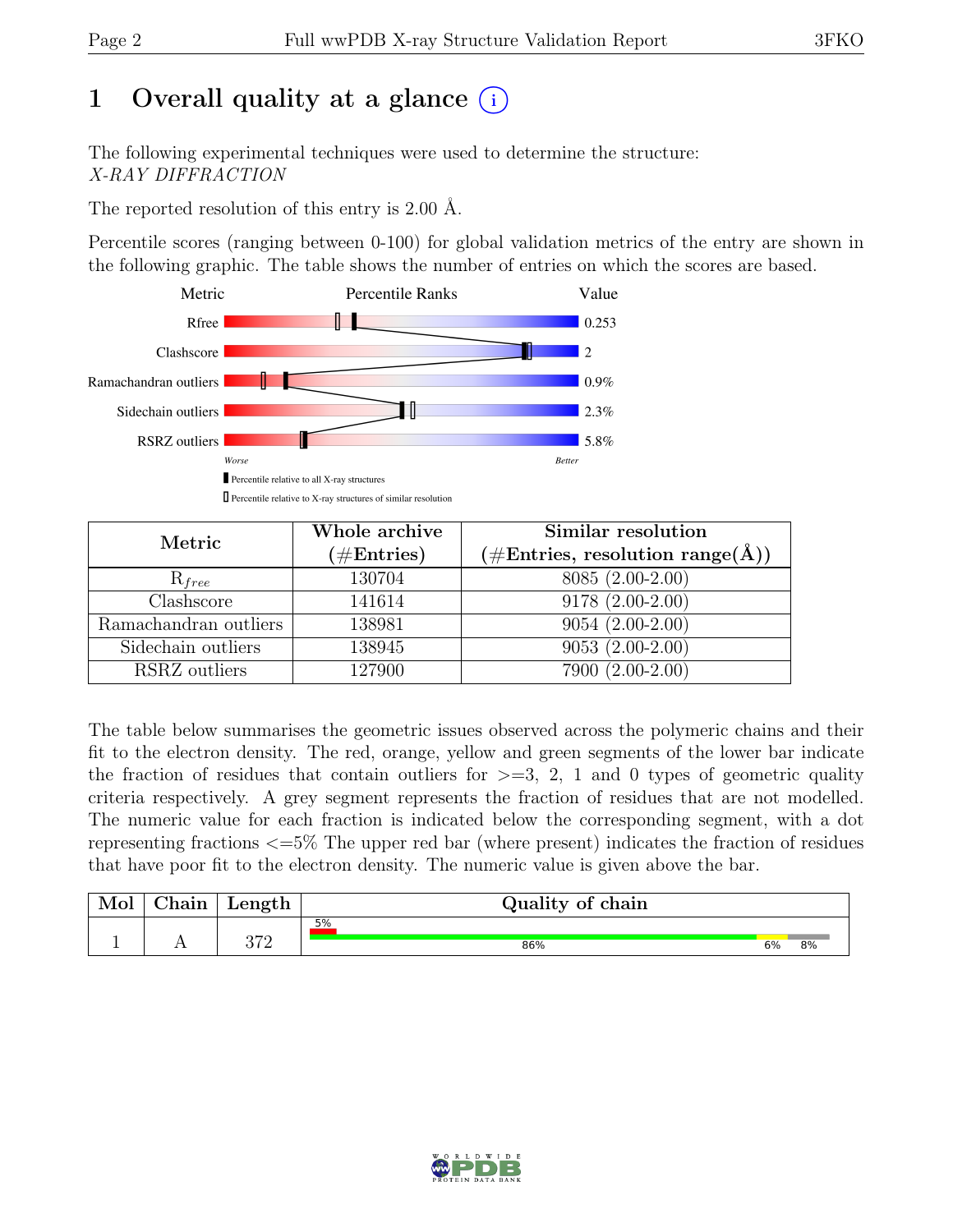# 2 Entry composition  $(i)$

There are 3 unique types of molecules in this entry. The entry contains 3080 atoms, of which 0 are hydrogens and 0 are deuteriums.

In the tables below, the ZeroOcc column contains the number of atoms modelled with zero occupancy, the AltConf column contains the number of residues with at least one atom in alternate conformation and the Trace column contains the number of residues modelled with at most 2 atoms.

• Molecule 1 is a protein called Mitogen-activated protein kinase 14.

| Mol | ⊤ Chain ' | Residues | $\rm{Atoms}$  |      |          |     |    | $\text{ZeroOcc}$   AltConf   Trace |  |
|-----|-----------|----------|---------------|------|----------|-----|----|------------------------------------|--|
|     |           | 343      | Total<br>2765 | 1774 | N<br>467 | 512 | 19 |                                    |  |

There are 13 discrepancies between the modelled and reference sequences:

| Chain | Residue  | Modelled   | Actual     | Comment             | Reference         |
|-------|----------|------------|------------|---------------------|-------------------|
| A     | $-11$    | <b>MET</b> |            | expression tag      | <b>UNP Q16539</b> |
| A     | $-10$    | $\rm{ARG}$ |            | expression tag      | <b>UNP Q16539</b> |
| A     | $-9$     | <b>GLY</b> |            | expression tag      | <b>UNP Q16539</b> |
| A     | $-8$     | <b>SER</b> |            | expression tag      | <b>UNP Q16539</b> |
| A     | $-7$     | <b>HIS</b> |            | expression tag      | <b>UNP Q16539</b> |
| A     | $-6$     | <b>HIS</b> |            | expression tag      | <b>UNP Q16539</b> |
| A     | $-5$     | <b>HIS</b> |            | expression tag      | <b>UNP Q16539</b> |
| A     | $-4$     | <b>HIS</b> |            | expression tag      | <b>UNP Q16539</b> |
| A     | $-3$     | <b>HIS</b> |            | expression tag      | <b>UNP Q16539</b> |
| A     | $-2$     | <b>HIS</b> |            | expression tag      | <b>UNP Q16539</b> |
| A     | $-1$     | <b>GLY</b> |            | expression tag      | <b>UNP Q16539</b> |
| А     | $\Omega$ | <b>SER</b> |            | expression tag      | <b>UNP Q16539</b> |
| А     | 57       | <b>LYS</b> | $\rm{ARG}$ | engineered mutation | <b>UNP Q16539</b> |

• Molecule 2 is 3-(2-chlorophenyl)-6-(2-fluorophenoxy)-2H-indazole (three-letter code: FKO) (formula:  $C_{19}H_{12}CIFN_2O$ ).

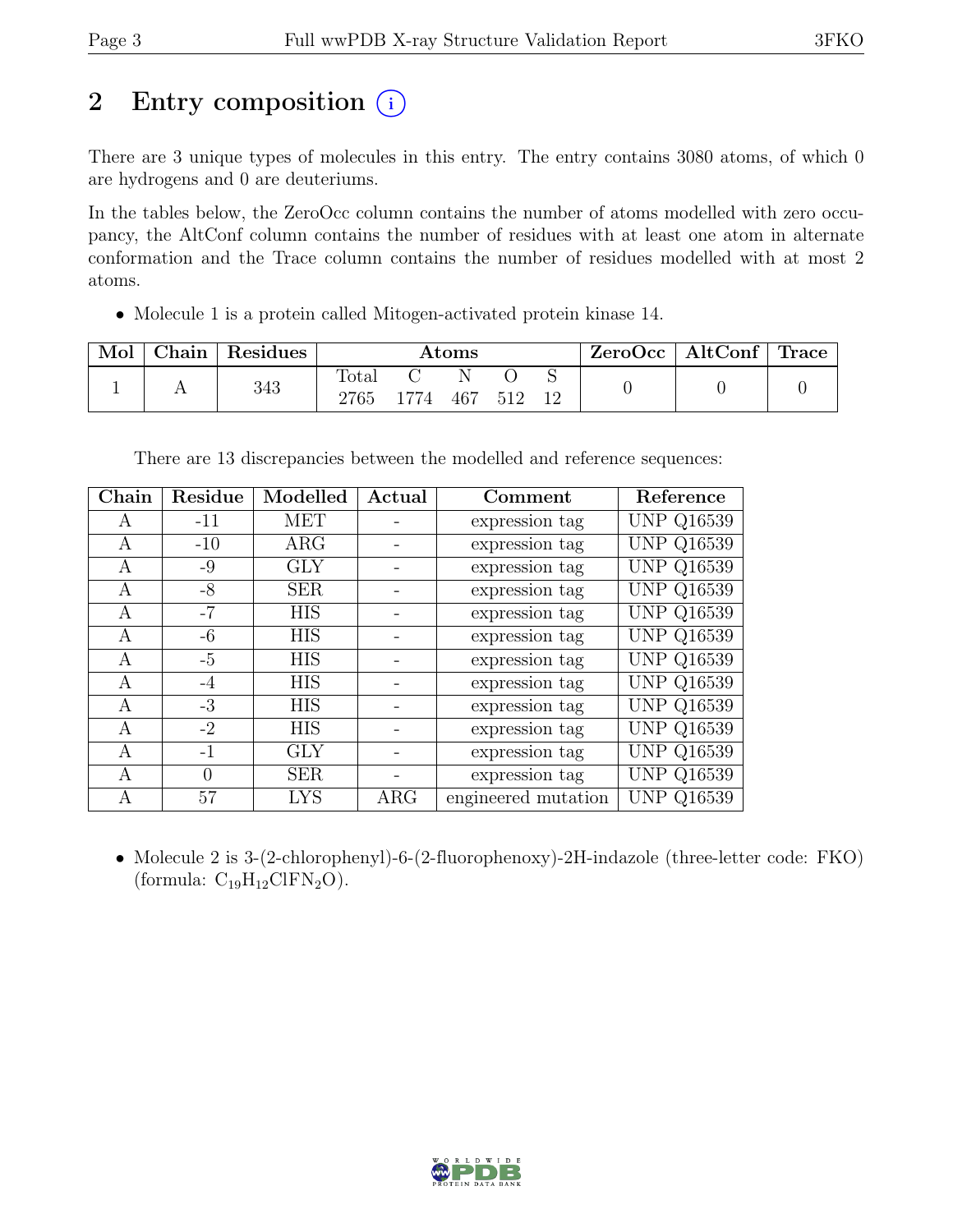

| $Mol \mid$ | $\vert$ Chain $\vert$ Residues | Atoms |                |  |  |  | $ZeroOcc \   \$ AltConf |  |
|------------|--------------------------------|-------|----------------|--|--|--|-------------------------|--|
|            |                                | Total | - C CI F<br>19 |  |  |  |                         |  |

 $\bullet\,$  Molecule 3 is water.

|  | Mol   Chain   Residues | Atoms        | ZeroOcc   AltConf |  |
|--|------------------------|--------------|-------------------|--|
|  | 291                    | fotal<br>291 |                   |  |

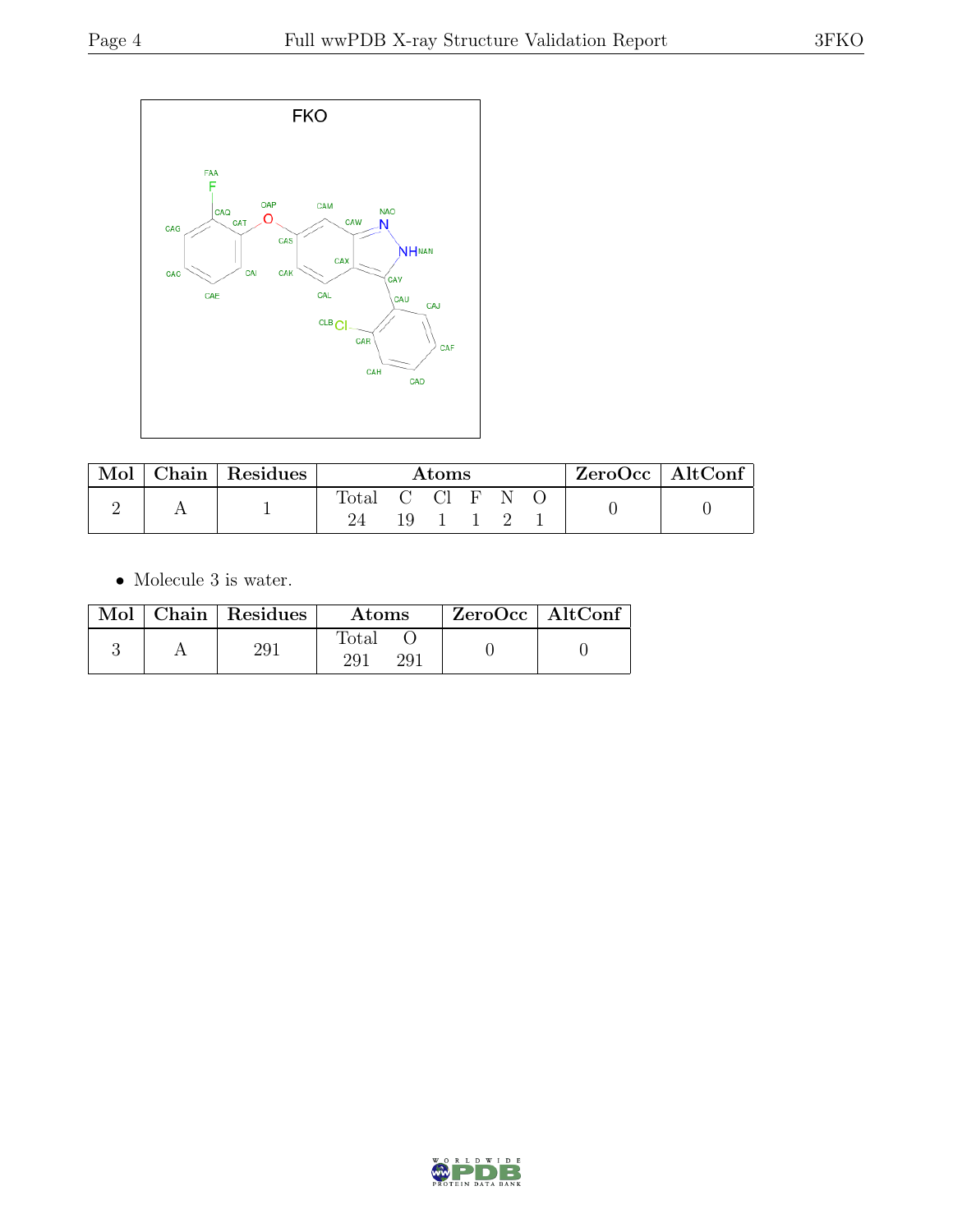# 3 Residue-property plots  $(i)$

These plots are drawn for all protein, RNA, DNA and oligosaccharide chains in the entry. The first graphic for a chain summarises the proportions of the various outlier classes displayed in the second graphic. The second graphic shows the sequence view annotated by issues in geometry and electron density. Residues are color-coded according to the number of geometric quality criteria for which they contain at least one outlier:  $green = 0$ , yellow  $= 1$ , orange  $= 2$  and red  $= 3$  or more. A red dot above a residue indicates a poor fit to the electron density (RSRZ > 2). Stretches of 2 or more consecutive residues without any outlier are shown as a green connector. Residues present in the sample, but not in the model, are shown in grey.

• Molecule 1: Mitogen-activated protein kinase 14



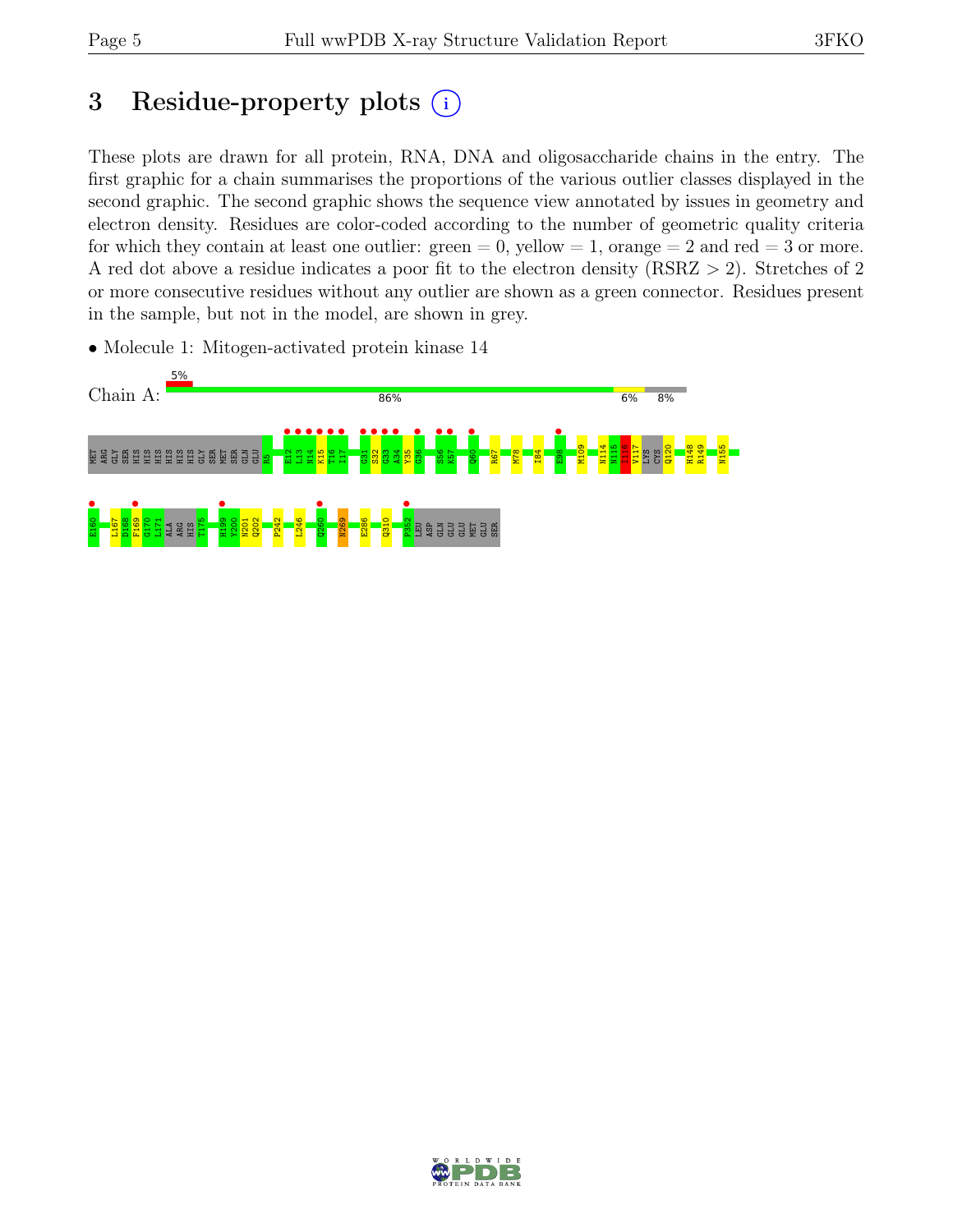# 4 Data and refinement statistics  $(i)$

| Property                                                             | Value                                           | <b>Source</b>  |
|----------------------------------------------------------------------|-------------------------------------------------|----------------|
| Space group                                                          | P 21 21 21                                      | Depositor      |
| Cell constants                                                       | 86.61Å 123.40Å<br>$45.29\text{\AA}$             | Depositor      |
| a, b, c, $\alpha$ , $\beta$ , $\gamma$                               | $90.00^\circ$<br>$90.00^\circ$<br>$90.00^\circ$ |                |
| Resolution $(A)$                                                     | 43.31<br>2.00<br>$\frac{1}{2}$                  | Depositor      |
|                                                                      | 43.31<br>$-2.00$                                | <b>EDS</b>     |
| % Data completeness                                                  | 98.0 (43.31-2.00)                               | Depositor      |
| (in resolution range)                                                | 98.0 (43.31-2.00)                               | <b>EDS</b>     |
| $R_{merge}$                                                          | (Not available)                                 | Depositor      |
| $\mathrm{R}_{sym}$                                                   | 0.09                                            | Depositor      |
| $\langle I/\sigma(I) \rangle$ <sup>1</sup>                           | 1.53 (at $2.00\text{\AA}$ )                     | Xtriage        |
| Refinement program                                                   | <b>REFMAC 5.2.0005</b>                          | Depositor      |
|                                                                      | 0.214<br>0.253<br>$\ddot{\phantom{0}}$          | Depositor      |
| $R, R_{free}$                                                        | 0.213<br>0.253<br>$\mathbb{R}^2$                | DCC            |
| $R_{free}$ test set                                                  | 1662 reflections $(5.04\%)$                     | wwPDB-VP       |
| Wilson B-factor $(A^2)$                                              | 30.9                                            | Xtriage        |
| Anisotropy                                                           | 0.067                                           | Xtriage        |
| Bulk solvent $k_{sol}(e/\mathring{A}^3)$ , $B_{sol}(\mathring{A}^2)$ | $0.36$ , $43.3\,$                               | <b>EDS</b>     |
| L-test for $\mathrm{twinning}^2$                                     | $< L >$ = 0.47, $< L2 >$ = 0.31                 | <b>Xtriage</b> |
| Estimated twinning fraction                                          | No twinning to report.                          | Xtriage        |
| $\overline{F_o,F_c}$ correlation                                     | 0.95                                            | <b>EDS</b>     |
| Total number of atoms                                                | 3080                                            | wwPDB-VP       |
| Average B, all atoms $(A^2)$                                         | 30.0                                            | wwPDB-VP       |

Xtriage's analysis on translational NCS is as follows: The largest off-origin peak in the Patterson function is 5.89% of the height of the origin peak. No significant pseudotranslation is detected.

<sup>&</sup>lt;sup>2</sup>Theoretical values of  $\langle |L| \rangle$ ,  $\langle L^2 \rangle$  for acentric reflections are 0.5, 0.333 respectively for untwinned datasets, and 0.375, 0.2 for perfectly twinned datasets.



<span id="page-5-1"></span><span id="page-5-0"></span><sup>1</sup> Intensities estimated from amplitudes.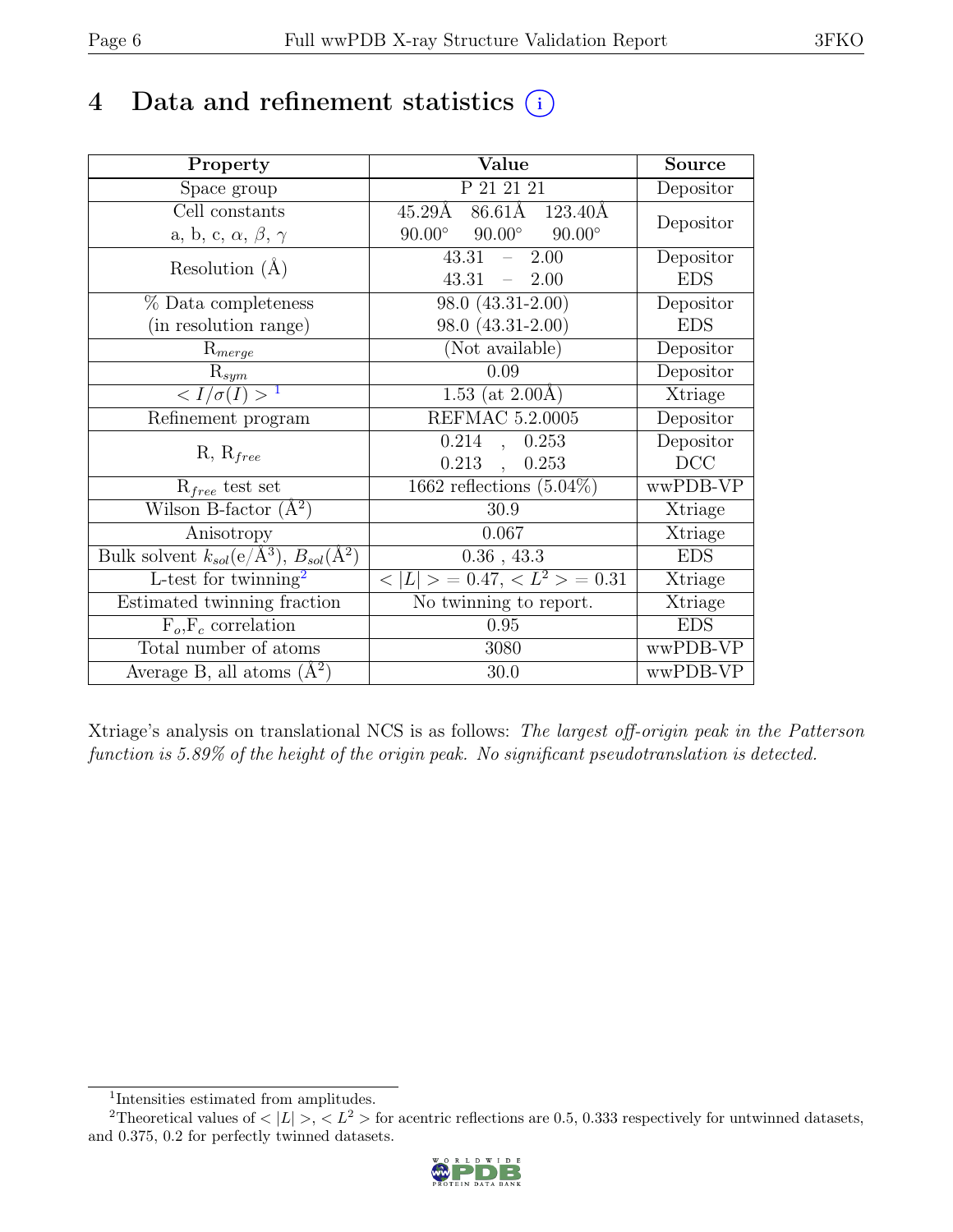# 5 Model quality  $(i)$

# 5.1 Standard geometry  $(i)$

Bond lengths and bond angles in the following residue types are not validated in this section: FKO

The Z score for a bond length (or angle) is the number of standard deviations the observed value is removed from the expected value. A bond length (or angle) with  $|Z| > 5$  is considered an outlier worth inspection. RMSZ is the root-mean-square of all Z scores of the bond lengths (or angles).

| $Mol$ Chain |      | Bond lengths                      | Bond angles |        |  |
|-------------|------|-----------------------------------|-------------|--------|--|
|             |      | RMSZ $ #Z  > 5$   RMSZ $ #Z  > 5$ |             |        |  |
|             | 0.38 | 0/2828                            | 0.52        | 0/3839 |  |

There are no bond length outliers.

There are no bond angle outliers.

There are no chirality outliers.

There are no planarity outliers.

### 5.2 Too-close contacts  $(i)$

In the following table, the Non-H and H(model) columns list the number of non-hydrogen atoms and hydrogen atoms in the chain respectively. The H(added) column lists the number of hydrogen atoms added and optimized by MolProbity. The Clashes column lists the number of clashes within the asymmetric unit, whereas Symm-Clashes lists symmetry-related clashes.

| Mol |      |      | Chain   Non-H   H(model)   H(added)   Clashes   Symm-Clashes |
|-----|------|------|--------------------------------------------------------------|
|     | 2765 | 2755 |                                                              |
|     |      |      |                                                              |
|     | 291  |      |                                                              |
|     |      | 9767 |                                                              |

The all-atom clashscore is defined as the number of clashes found per 1000 atoms (including hydrogen atoms). The all-atom clashscore for this structure is 2.

All (13) close contacts within the same asymmetric unit are listed below, sorted by their clash magnitude.

| Atom-1          | Atom-2           | Interatomic<br>distance $(A)$ | Clash<br>overlap $(A)$ |
|-----------------|------------------|-------------------------------|------------------------|
| 1: A:109: MET:H | 2:A:361:FKO:HNAN | 1.25                          |                        |

Continued on next page...

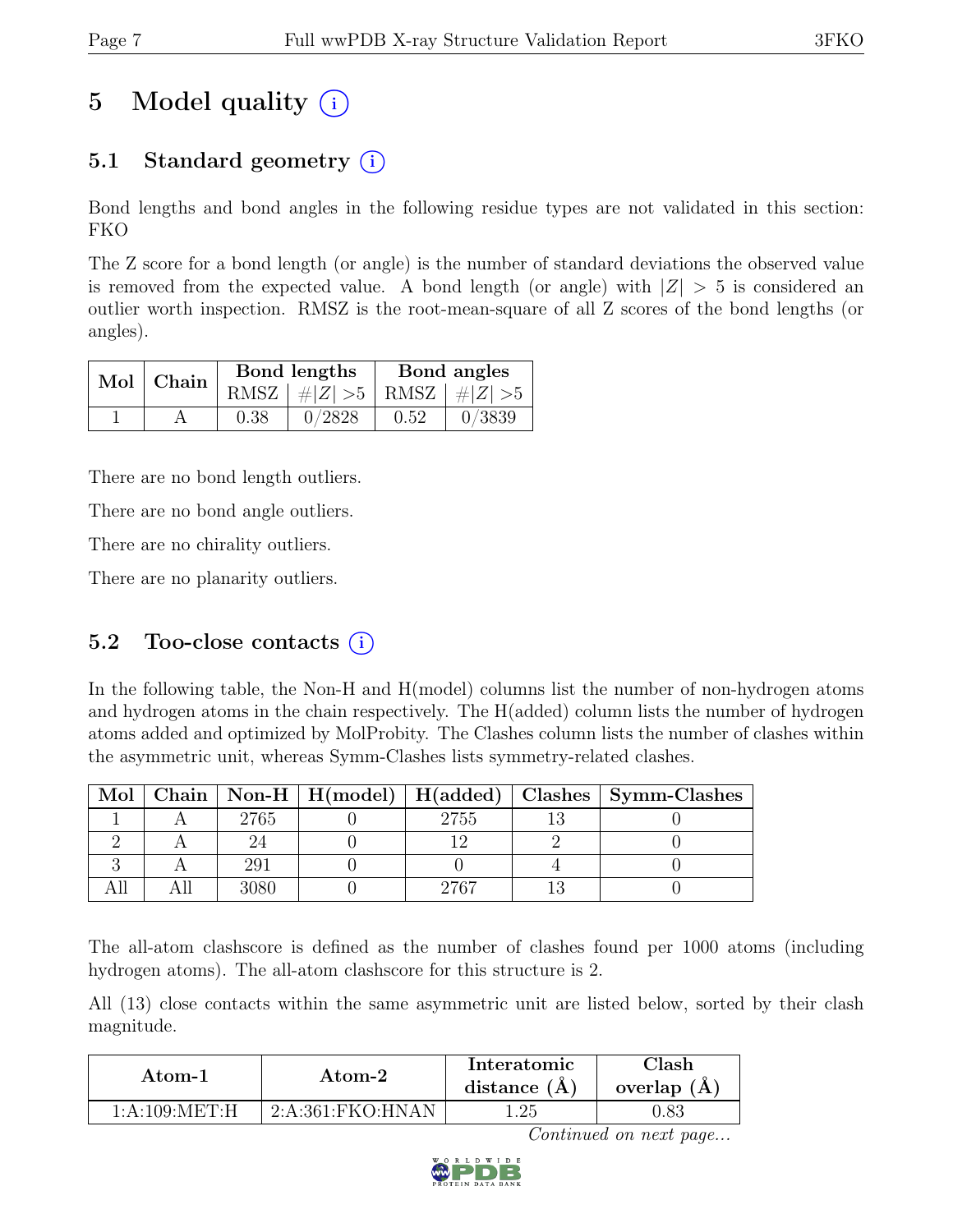| Atom-1             | Atom-2            | Interatomic<br>distance $(A)$ | Clash<br>overlap $(A)$ |
|--------------------|-------------------|-------------------------------|------------------------|
| 1: A:286: GLU:OE2  | 3:A:3291:HOH:O    | 2.06                          | 0.71                   |
| 1: A:84: ILE: HG13 | 1:A:167:LEU:HG    | 1.72                          | 0.70                   |
| 1:A:116:ILE:HG22   | 1:A:117:VAL:HG23  | 1.75                          | 0.68                   |
| 1: A:78: MET:HG3   | 1:A:169:PHE:CZ    | 2.37                          | 0.60                   |
| 1: A:310: GLN: HG2 | 3:A:3099:HOH:O    | 2.05                          | 0.56                   |
| 1:A:242:PRO:HB3    | 1:A:246:LEU:HD23  | 1.91                          | 0.52                   |
| 1: A:78: MET:HG3   | 1: A:169: PHE:CE1 | 2.45                          | 0.52                   |
| 1: A:120: GLN: NE2 | 3:A:2034:HOH:O    | 2.29                          | 0.49                   |
| 1:A:269:ASN:HD22   | 1: A:269: ASN: C  | 2.22                          | 0.43                   |
| 1: A:148: HIS:O    | 1:A:149:ARG:HB2   | 2.19                          | 0.43                   |
| 1: A:35:TYR:HB3    | 2:A:361:FKO:HAK   | 2.02                          | 0.41                   |
| 1:A:117:VAL:HG12   | 3:A:2061:HOH:O    | 2.21                          | 0.40                   |

Continued from previous page...

There are no symmetry-related clashes.

### 5.3 Torsion angles (i)

#### 5.3.1 Protein backbone (i)

In the following table, the Percentiles column shows the percent Ramachandran outliers of the chain as a percentile score with respect to all X-ray entries followed by that with respect to entries of similar resolution.

The Analysed column shows the number of residues for which the backbone conformation was analysed, and the total number of residues.

|  | Mol Chain Analysed Favoured Allowed Outliers Percentiles |  |  |  |
|--|----------------------------------------------------------|--|--|--|
|  | $337/372$ (91%) $324$ (96%) 10 (3%) 3 (1%) 17 11         |  |  |  |

All (3) Ramachandran outliers are listed below:

| Mol | Chain | Res | Type |
|-----|-------|-----|------|
|     |       | 32  | √F¦R |
|     |       |     |      |
|     |       | -5  |      |

#### 5.3.2 Protein side chains  $(i)$

In the following table, the Percentiles column shows the percent sidechain outliers of the chain as a percentile score with respect to all X-ray entries followed by that with respect to entries of similar

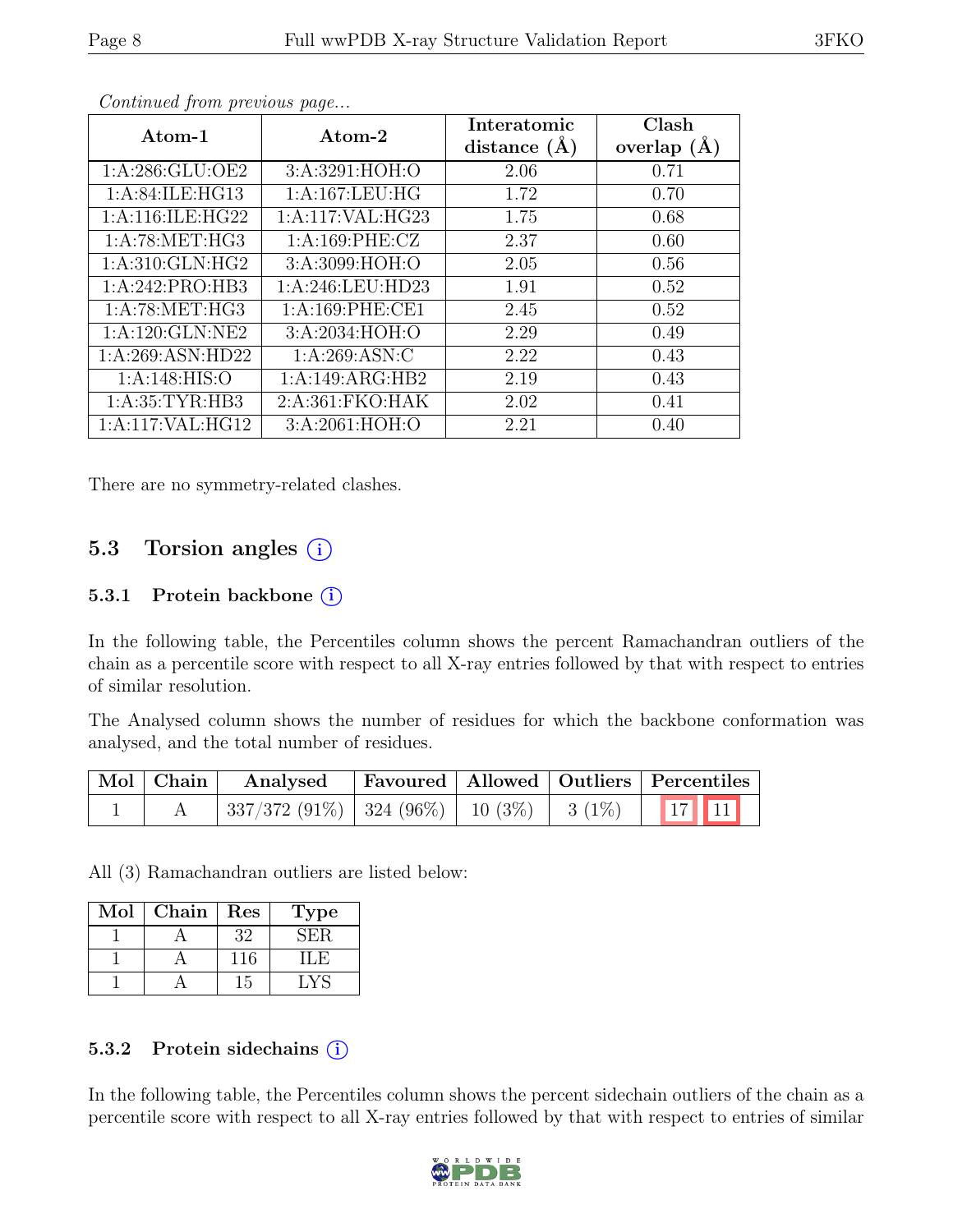resolution.

The Analysed column shows the number of residues for which the sidechain conformation was analysed, and the total number of residues.

| $\mid$ Mol $\mid$ Chain $\mid$ | Rotameric   Outliers   Percentiles<br>Analysed |  |          |                            |  |
|--------------------------------|------------------------------------------------|--|----------|----------------------------|--|
|                                | $\mid 304/330$ $(92\%) \mid 297$ $(98\%)$      |  | $7(2\%)$ | $\sqrt{50}$<br>$\sqrt{53}$ |  |

All (7) residues with a non-rotameric sidechain are listed below:

| Mol | Chain | Res | <b>Type</b> |
|-----|-------|-----|-------------|
|     |       | 67  | ARG         |
|     |       | 114 | <b>ASN</b>  |
| 1   | A     | 116 | ILE         |
|     |       | 155 | <b>ASN</b>  |
| 1   | А     | 201 | <b>ASN</b>  |
|     |       | 202 | <b>GLN</b>  |
|     |       | 269 | <b>ASN</b>  |

Sometimes sidechains can be flipped to improve hydrogen bonding and reduce clashes. All (9) such sidechains are listed below:

| Mol | Chain | Res | <b>Type</b>       |
|-----|-------|-----|-------------------|
| 1   | A     | 11  | <b>GLN</b>        |
| 1   | А     | 14  | <b>ASN</b>        |
| 1   | A     | 107 | <b>HIS</b>        |
| 1   | А     | 128 | <b>GLN</b>        |
| 1   | A     | 155 | <b>ASN</b>        |
| 1   | А     | 201 | <b>ASN</b>        |
| 1   |       | 269 | <b>ASN</b>        |
| 1   | А     | 272 | $\overline{A}$ SN |
|     |       | 310 | <b>GLN</b>        |

#### 5.3.3 RNA  $(i)$

There are no RNA molecules in this entry.

# 5.4 Non-standard residues in protein, DNA, RNA chains  $(i)$

There are no non-standard protein/DNA/RNA residues in this entry.

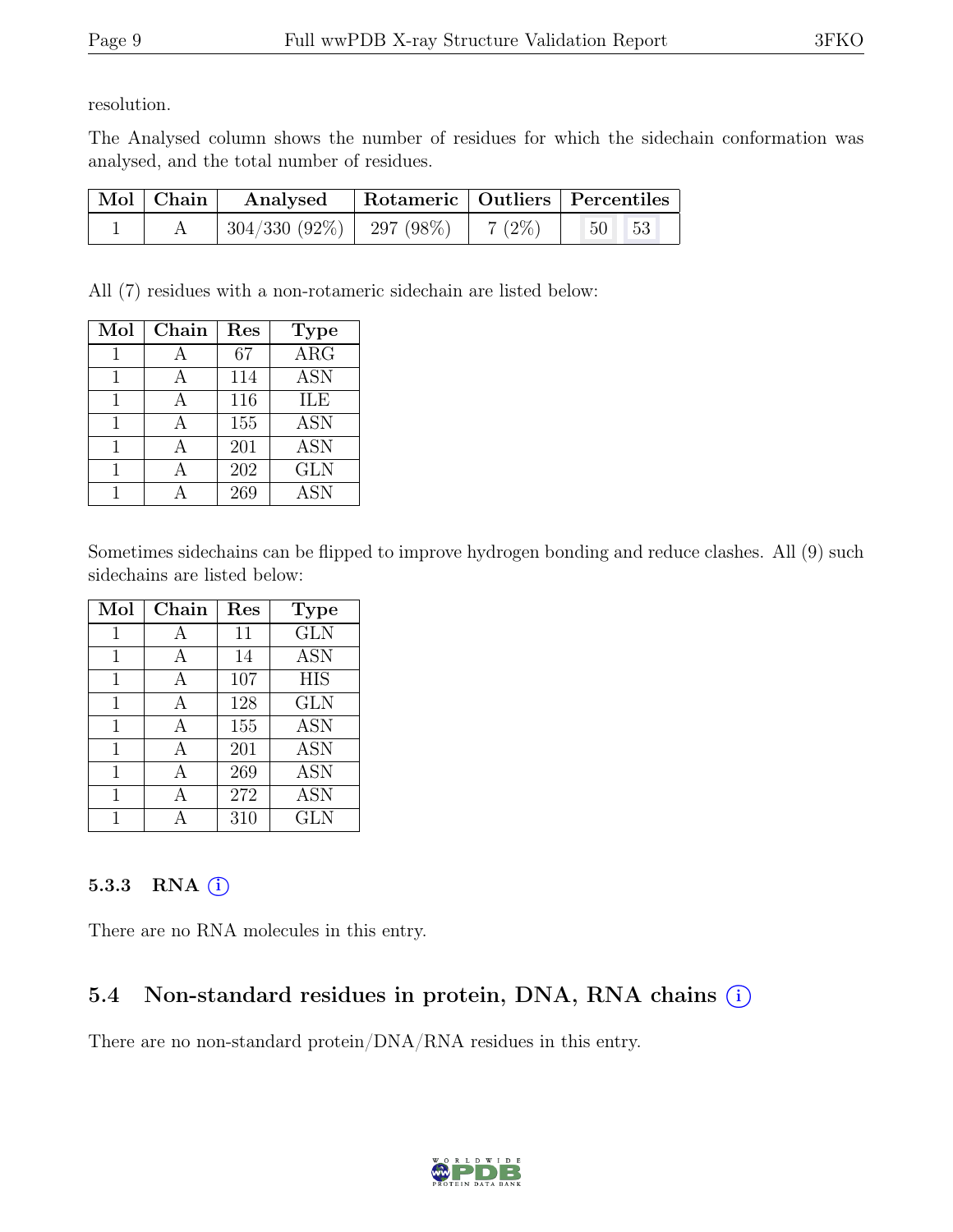### 5.5 Carbohydrates (i)

There are no monosaccharides in this entry.

### 5.6 Ligand geometry  $(i)$

1 ligand is modelled in this entry.

In the following table, the Counts columns list the number of bonds (or angles) for which Mogul statistics could be retrieved, the number of bonds (or angles) that are observed in the model and the number of bonds (or angles) that are defined in the Chemical Component Dictionary. The Link column lists molecule types, if any, to which the group is linked. The Z score for a bond length (or angle) is the number of standard deviations the observed value is removed from the expected value. A bond length (or angle) with  $|Z| > 2$  is considered an outlier worth inspection. RMSZ is the root-mean-square of all Z scores of the bond lengths (or angles).

| Mol |     | $\vert$ Type $\vert$ Chain $\vert$ Res $\vert$ |     | $\perp$ Link |            | Bond lengths |                                   | Bond angles |                                                    |
|-----|-----|------------------------------------------------|-----|--------------|------------|--------------|-----------------------------------|-------------|----------------------------------------------------|
|     |     |                                                |     |              | Counts     |              |                                   |             | RMSZ $  \#  Z  > 2$   Counts   RMSZ $  \#  Z  > 2$ |
|     | FKO |                                                | 361 |              | 25, 27, 27 | 1.69         | $\frac{3(12\%)}{3(2\%)}$ 32,38,38 | 1.00        | 1(3%)                                              |

In the following table, the Chirals column lists the number of chiral outliers, the number of chiral centers analysed, the number of these observed in the model and the number defined in the Chemical Component Dictionary. Similar counts are reported in the Torsion and Rings columns. '-' means no outliers of that kind were identified.

|     |      |                          | Mol   Type   Chain   Res   Link   Chirals   Torsions   Rings |                       |
|-----|------|--------------------------|--------------------------------------------------------------|-----------------------|
| FKO | -361 | $\overline{\phantom{0}}$ |                                                              | $1/6/8/8$   $0/4/4/4$ |

All (3) bond length outliers are listed below:

| Mol | Chain   Res   Type |     |       | $\boldsymbol{\mathrm{Atoms}}$ | Z           | Observed $(A)$   Ideal $(A)$ |          |
|-----|--------------------|-----|-------|-------------------------------|-------------|------------------------------|----------|
|     |                    | 361 |       | $FKO$   CAU-CAV               | $-6.83$     | 1.40                         | .49      |
|     |                    | 361 |       | $FKO   CAR-CLB  $             | $\mid$ 2.44 | 1.79                         | $1.73\,$ |
|     |                    | 361 | FKO - | CAL-CAK                       | $\mid$ 2.04 | $1.40\,$                     | $1.36\,$ |

All (1) bond angle outliers are listed below:

| $\sqrt{\text{Mol}}$ Chain   Res   Type |  | Atoms                            | $\mid$ Observed $({}^o)\mid$ Ideal $({}^o)$ |        |
|----------------------------------------|--|----------------------------------|---------------------------------------------|--------|
|                                        |  | $361$   FKO   CAT-OAP-CAS   2.34 | 123.83                                      | 118.00 |

There are no chirality outliers.

All (1) torsion outliers are listed below:

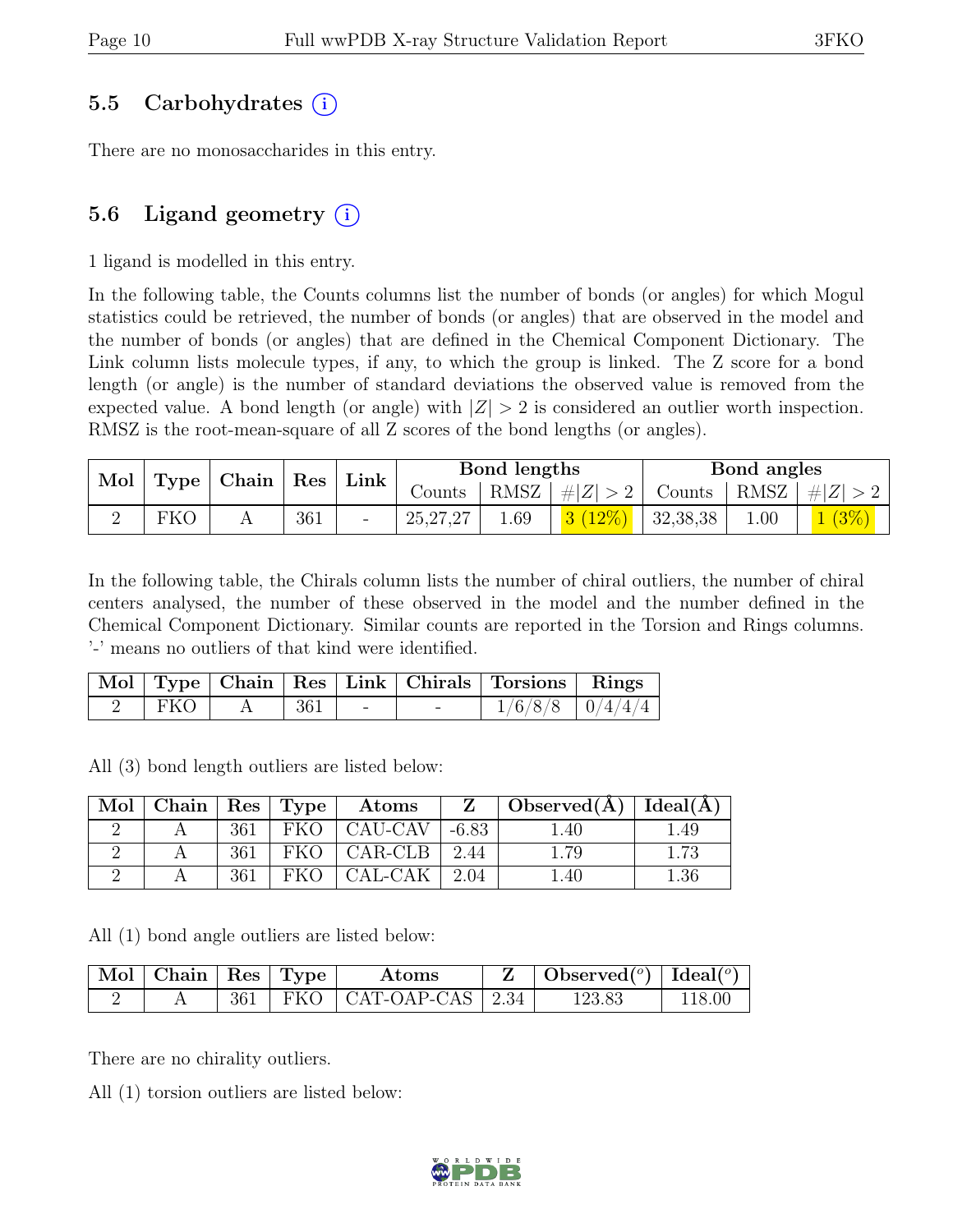| Mol   Chain   Res   Type |  | Atoms                         |
|--------------------------|--|-------------------------------|
|                          |  | $361$   FKO   CAJ-CAU-CAV-NAN |

There are no ring outliers.

1 monomer is involved in 2 short contacts:

|  |           | Mol   Chain   Res   Type   Clashes   Symm-Clashes |
|--|-----------|---------------------------------------------------|
|  | 361   FKO |                                                   |

The following is a two-dimensional graphical depiction of Mogul quality analysis of bond lengths, bond angles, torsion angles, and ring geometry for all instances of the Ligand of Interest. In addition, ligands with molecular weight > 250 and outliers as shown on the validation Tables will also be included. For torsion angles, if less then 5% of the Mogul distribution of torsion angles is within 10 degrees of the torsion angle in question, then that torsion angle is considered an outlier. Any bond that is central to one or more torsion angles identified as an outlier by Mogul will be highlighted in the graph. For rings, the root-mean-square deviation (RMSD) between the ring in question and similar rings identified by Mogul is calculated over all ring torsion angles. If the average RMSD is greater than 60 degrees and the minimal RMSD between the ring in question and any Mogul-identified rings is also greater than 60 degrees, then that ring is considered an outlier. The outliers are highlighted in purple. The color gray indicates Mogul did not find sufficient equivalents in the CSD to analyse the geometry.



### 5.7 Other polymers (i)

There are no such residues in this entry.

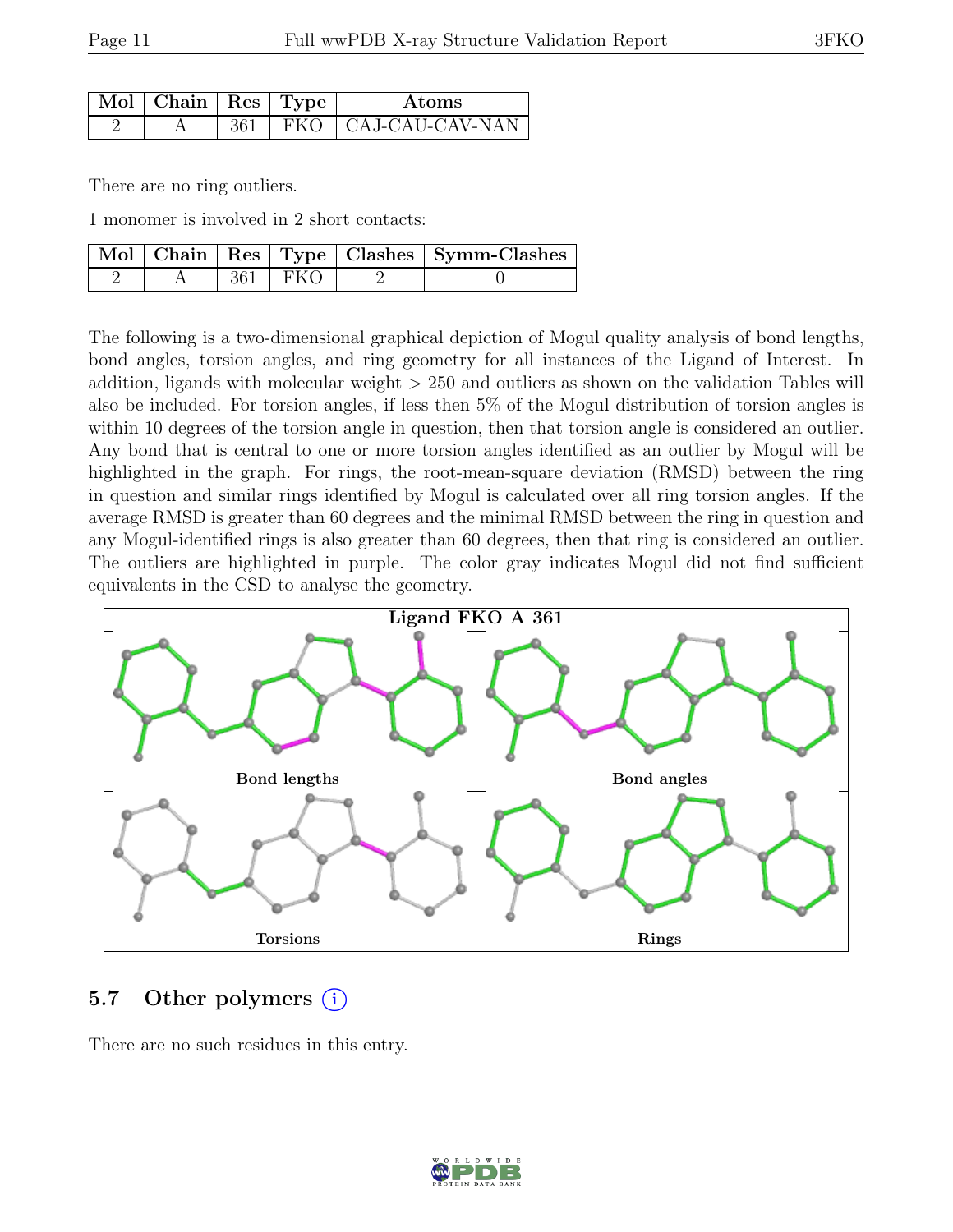# 5.8 Polymer linkage issues (i)

There are no chain breaks in this entry.

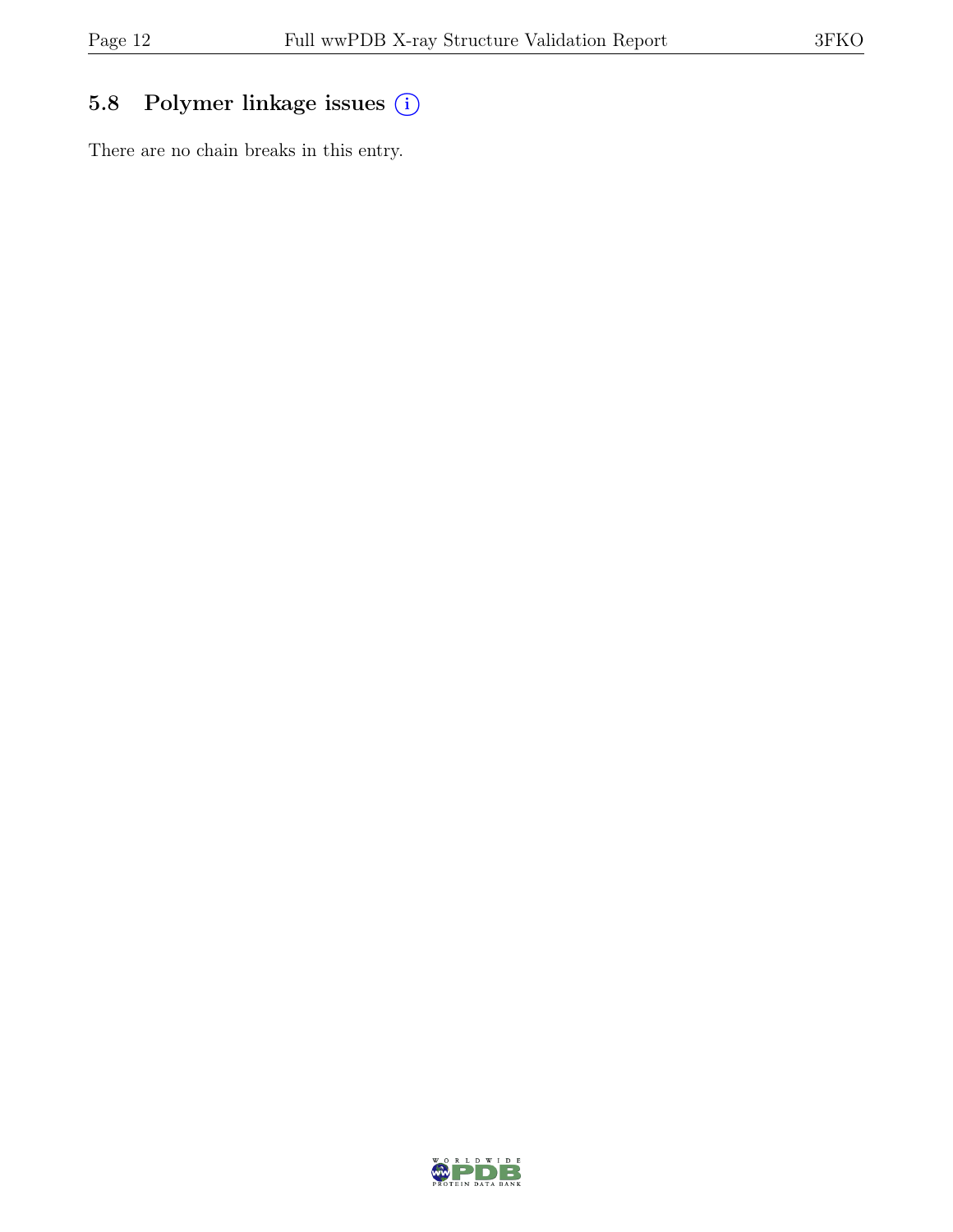# 6 Fit of model and data  $(i)$

## 6.1 Protein, DNA and RNA chains  $(i)$

In the following table, the column labelled ' $\#\text{RSRZ}>2$ ' contains the number (and percentage) of RSRZ outliers, followed by percent RSRZ outliers for the chain as percentile scores relative to all X-ray entries and entries of similar resolution. The OWAB column contains the minimum, median,  $95<sup>th</sup>$  percentile and maximum values of the occupancy-weighted average B-factor per residue. The column labelled 'Q< 0.9' lists the number of (and percentage) of residues with an average occupancy less than 0.9.

| $\mid$ Mol $\mid$ Chain | Analysed      | ${ <\bf RSRZ> }$ | $\rm \#RSRZ{>}2$                      | $\mid$ OWAB(Å <sup>2</sup> ) $\mid$ Q<0.9 |  |
|-------------------------|---------------|------------------|---------------------------------------|-------------------------------------------|--|
|                         | 343/372 (92%) | 0.19             | 20 $(5\%)$   23   22   16, 27, 44, 49 |                                           |  |

All (20) RSRZ outliers are listed below:

| Mol            | Chain          | Res | <b>Type</b>             | <b>RSRZ</b>      |
|----------------|----------------|-----|-------------------------|------------------|
| $\mathbf{1}$   | A              | 32  | SER                     | 6.0              |
| $\overline{1}$ | $\overline{A}$ | 33  | <b>GLY</b>              | 4.6              |
| $\overline{1}$ | $\overline{A}$ | 13  | LEU                     | 4.1              |
| $\overline{1}$ | $\overline{A}$ | 56  | <b>SER</b>              | 4.0              |
| $\overline{1}$ | $\overline{A}$ | 31  | $\overline{\text{GLY}}$ | $\overline{3.8}$ |
| $\mathbf{1}$   | $\overline{A}$ | 199 | <b>HIS</b>              | $3.8\,$          |
| $\overline{1}$ | $\overline{A}$ | 34  | <b>ALA</b>              | 3.7              |
| $\overline{1}$ | $\overline{A}$ | 15  | <b>LYS</b>              | 3.6              |
| $\overline{1}$ | $\overline{A}$ | 160 | <b>GLU</b>              | 3.0              |
| $\overline{1}$ | $\overline{A}$ | 17  | ILE                     | 3.0              |
| $\mathbf{1}$   | $\overline{A}$ | 14  | <b>ASN</b>              | 2.9              |
| $\mathbf{1}$   | $\overline{A}$ | 352 | <b>PRO</b>              | 2.8              |
| $\overline{1}$ | $\overline{A}$ | 169 | PHE                     | 2.6              |
| $\mathbf{1}$   | $\overline{A}$ | 98  | <b>GLU</b>              | $2.6\,$          |
| $\overline{1}$ | $\overline{A}$ | 57  | <b>LYS</b>              | 2.5              |
| $\overline{1}$ | $\mathbf{A}$   | 16  | <b>THR</b>              | 2.4              |
| $\overline{1}$ | $\overline{A}$ | 60  | <b>GLN</b>              | 2.3              |
| $\overline{1}$ | $\mathbf{A}$   | 12  | GLU                     | 2.1              |
| $\mathbf{1}$   | $\overline{A}$ | 36  | <b>GLY</b>              | 2.1              |
| $\mathbf{1}$   | A              | 260 | <b>GLN</b>              | 2.0              |

### 6.2 Non-standard residues in protein, DNA, RNA chains (i)

There are no non-standard protein/DNA/RNA residues in this entry.